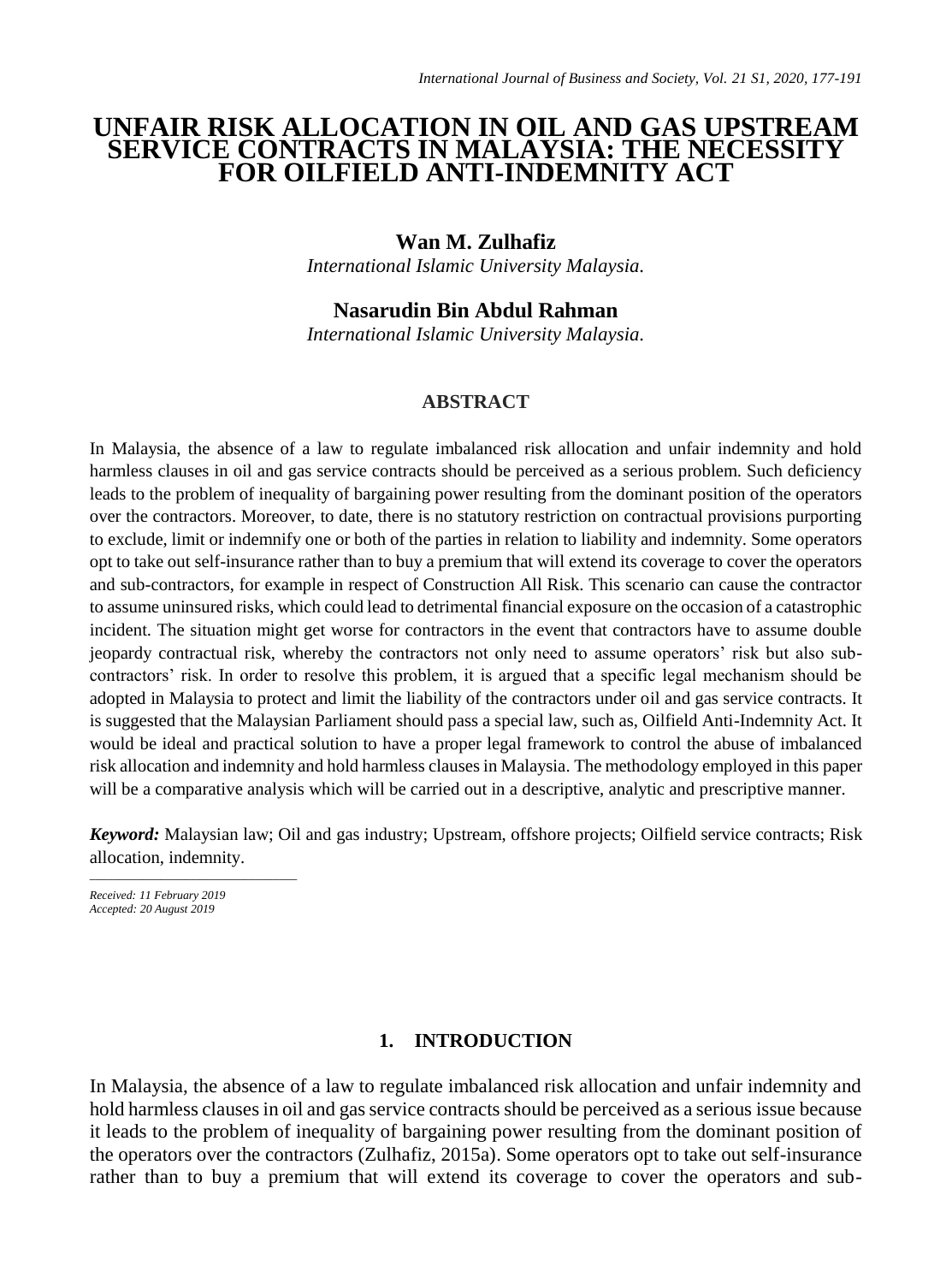#### 178 *Unfair Risk Allocation In Oil and Gas Upstream Service Contracts In Malaysia: The Necessity For Oilfield Anti-Indemnity Act*

contractors, for example in respect of Construction All Risk (Lima & Bednekoff, 1999). This scenario can cause the contractor to assume uninsured risks, which could lead to detrimental financial exposure on the occasion of a catastrophic incident. The situation might get worse for contractors in the event that contractors have to assume double jeopardy contractual risk, whereby the contractors not only need to assume operators' risk but also sub-contractors' risk. To date, there is no statutory restriction on contractual provisions purporting to exclude, limit or indemnify one or both of the parties in relation to liability and indemnity (Zulhafiz, 2015a; Zulhafiz, 2018). In order to resolve this problem, it is argued that a specific legal mechanism should be adopted in Malaysia to protect and limit the liability of the contractors under oil and gas service contracts.

Some aspects pertaining to regulation which relate to oilfield service contracts should be referred to and adopted from the UK and the US. Malaysia could be regarded as relatively young in terms of maturity as compared to the United Kingdom Continental Shelf (UKCS) and the US. It has been noted that the legal and regulatory framework's pertaining to the oil and gas industry in the UKCS and the USA 'have changed significantly over time, largely in response to accidents on each country's continental shelf' (Bennear, 2015). Moreover, it has also been observed that these two countries have a very strong position in the offshore business, in which 'they have developed specific solutions concerning enforceability of mutual hold harmless clauses'(Mielcarek, 2012). In addition, the common law in the US and Malaysia originates from one source, i.e. English common law. The laws in Malaysia were derived from the English common law, where the laws were established during the British protectorate in Malaya prior to its independence in  $1957<sup>1</sup>$  Since the UK is considered as a mature province in the oil and gas industry, and Malaysia has a historical legal connection with English law, it is essential to refer to the UK practice on this particular issue. On the hand, another common law jurisdiction i.e. the US is also used as a benchmark to compare and contrast the legal issues in relation to oil and gas contracts in Malaysia. Both the UKCS and the US were chosen as models for providing the best legal framework pertaining to risk allocation for oilfield service contracts in Malaysia. That said, it should be kept in mind that the unique feature of the US legal system is that it consists of a federal level and a state level. Both the federal and state levels were taken into account while discussing the substantive law. In Malaysia, similar to the US, there are two tiers in the legal system i.e. a dual system with federal and state jurisdiction. That said, all matters pertaining to commerce in Malaysia fall within the ambit of the federal jurisdiction.

This paper provides analyses of risk allocation in the oil and gas service contracts in the UK, US and Malaysia. This paper also analyses the issue of the construction of indemnity and hold harmless clauses in the UK, US and Malaysia, in particular concerning the application of indemnity with regards to indemnification for own negligence, gross negligence, wilful misconduct, and fundamental breach of contract. Finally, this paper also provides proposals and recommendations inspired by the outcomes of the study in relation to imbalanced risk allocation and unfair indemnity and hold harmless clauses in oilfield service contracts in Malaysia. The main proposal is to pass a special piece of legislation, namely the Malaysian Oilfield Anti-Indemnity Act. Furthermore, it

1

<sup>&</sup>lt;sup>1</sup> The laws would either be applied as case law or adopted into local legislation. Furthermore, by virtue of Sections 3 and 5 under the Civil Law Act 1956, the English common law and the rules of equity can be applied in Malaysia (subject to the cut-off date) if there is any lacuna of law. The cut-off dates for West Malaysia is the 7th of April 1956, Sabah is the 1st of December 1951 and Sarawak is the 12th of December 1949. The effect of English law after the cut-off dates is that it is not binding but it is only persuasive. Therefore, it is relevant to refer to English law. However, it is important to note that after the cut-off date, Malaysia developed into its own local laws in order to suit the needs of local circumstances.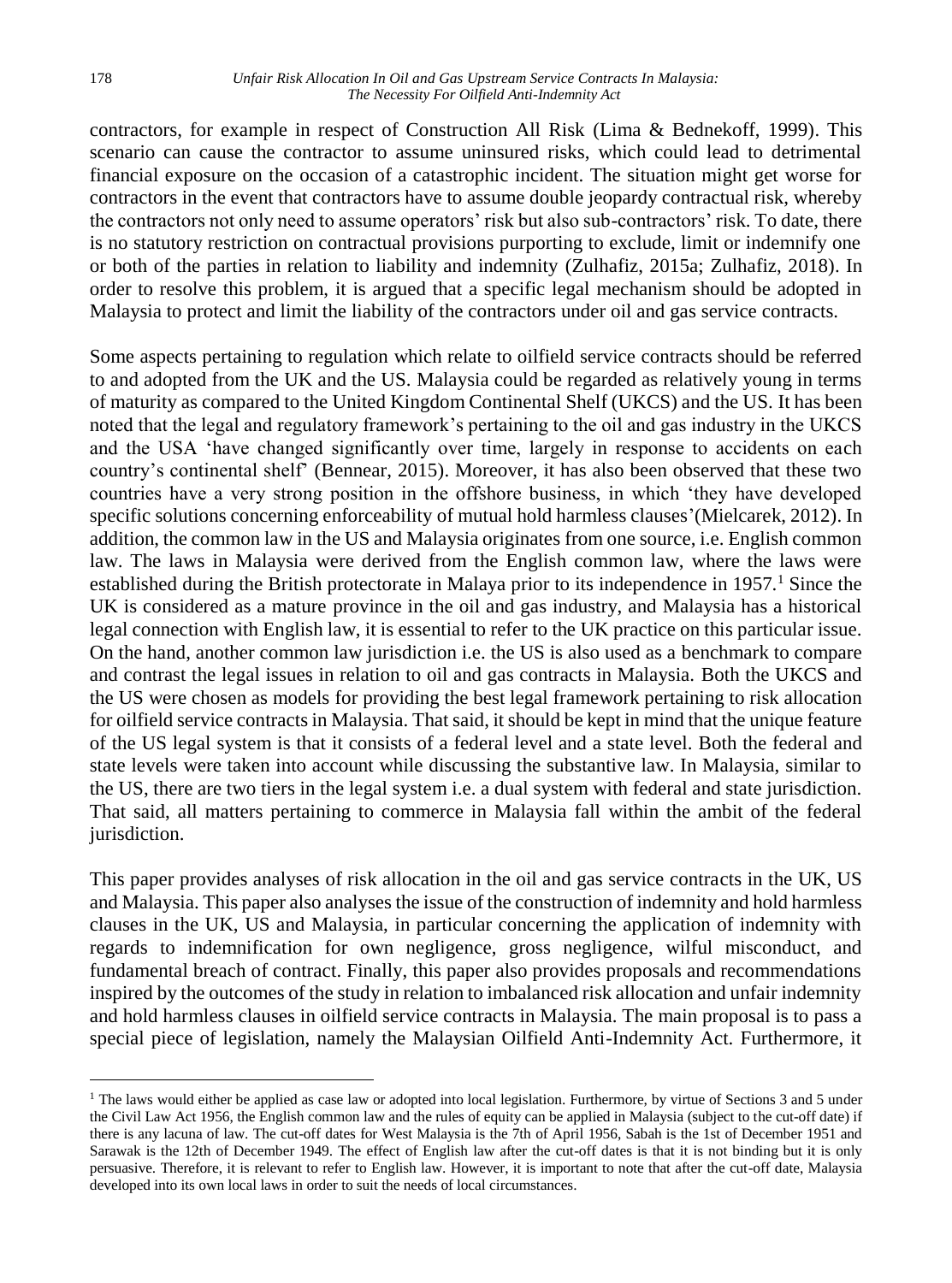also proposes some innovative ideas on practical measures to implement such regulation.

### **2. RISK ALLOCATION IN OILFIELD SERVICE CONTRACTS AND KNOCK-FOR-KNOCK INDEMNITY**

The key players in the oil and gas industries adopt different contractual risk allocation mechanisms in oilfield service contracts to mitigate their risk exposure in every project (Patson Wilbroad, 2014; Zulhafiz, 2017b).

"These mechanisms are different from the usual risk allocation under [English] common law which expects liability to follow the breach of contract or duty. Although the application of contractual risk allocation clauses seem on the face of it relatively straightforward, there are many varying factors that may affect their application and enforceability with a possibility of leaving both contracting parties hugely exposed." (Patson Wilbroad, 2014, p. 65)

Based on the default allocation of liability under English common law, the party in breach is liable to pay damages, with remoteness imposing the only limitation upon liability (Roberts, 2013). Nevertheless, under a contractual risk allocation, the parties to the contract will agree upon an allocation of liability according to the principle of freedom of contract. In this respect, the risks and liabilities will be distributed to the parties via the risk allocation provisions, such as indemnity and hold harmless clauses.

In the oil and gas industry in the UKCS, they are usually allocated between the operator and the contractor in accordance with a knock-for-knock indemnity regime (Cameron, 2012; Zulhafiz, 2017a, 2017c). A "knock-for-knock" indemnity or "mutual indemnity and hold harmless clause", otherwise known as a "cross waiver liability clause", is a unique feature of the oil and gas industry in allocating risk (Aubin & Portwood, n.d.). The clause is designed to avoid the problem of determining the respective liability of parties for a given loss in which the contracting parties will exchange mutual indemnities for any suit or action brought against a counterparty for injuries to or death of both the indemnitor and indemnitee's employees regardless of fault or negligence.

This practice is accepted under English law and was recognised by the Supreme Court in the case of *Caledonia North Sea Ltd. v British Telecommunications Plc same v Kelvin International Services Ltd. same v London Bridge Engineering Ltd. same v Norton (No. 2) Ltd. (In Liquidation) same v Pickup No. 7 Ltd. same v Stena Offshore Ltd. same v Wood Group Engineering Contractors Ltd.* [2002] UKHL 4, [2002] 1 Lloyd's Rep 553 ("London Bridge")*.* The practice is incorporated into standard form contracts in the UK. Similarly, a knock-for-knock indemnity is adopted and reflected in many standard forms for oilfield service contracts such as the LOGIC Offshore Service Model Contract and AIPN model contracts. They are well-known associations providing model forms of oilfield services and construction agreements. AIPN stands for the International Association of Petroleum Negotiators while LOGIC means the Leading Oil & Gas Industry Competitiveness.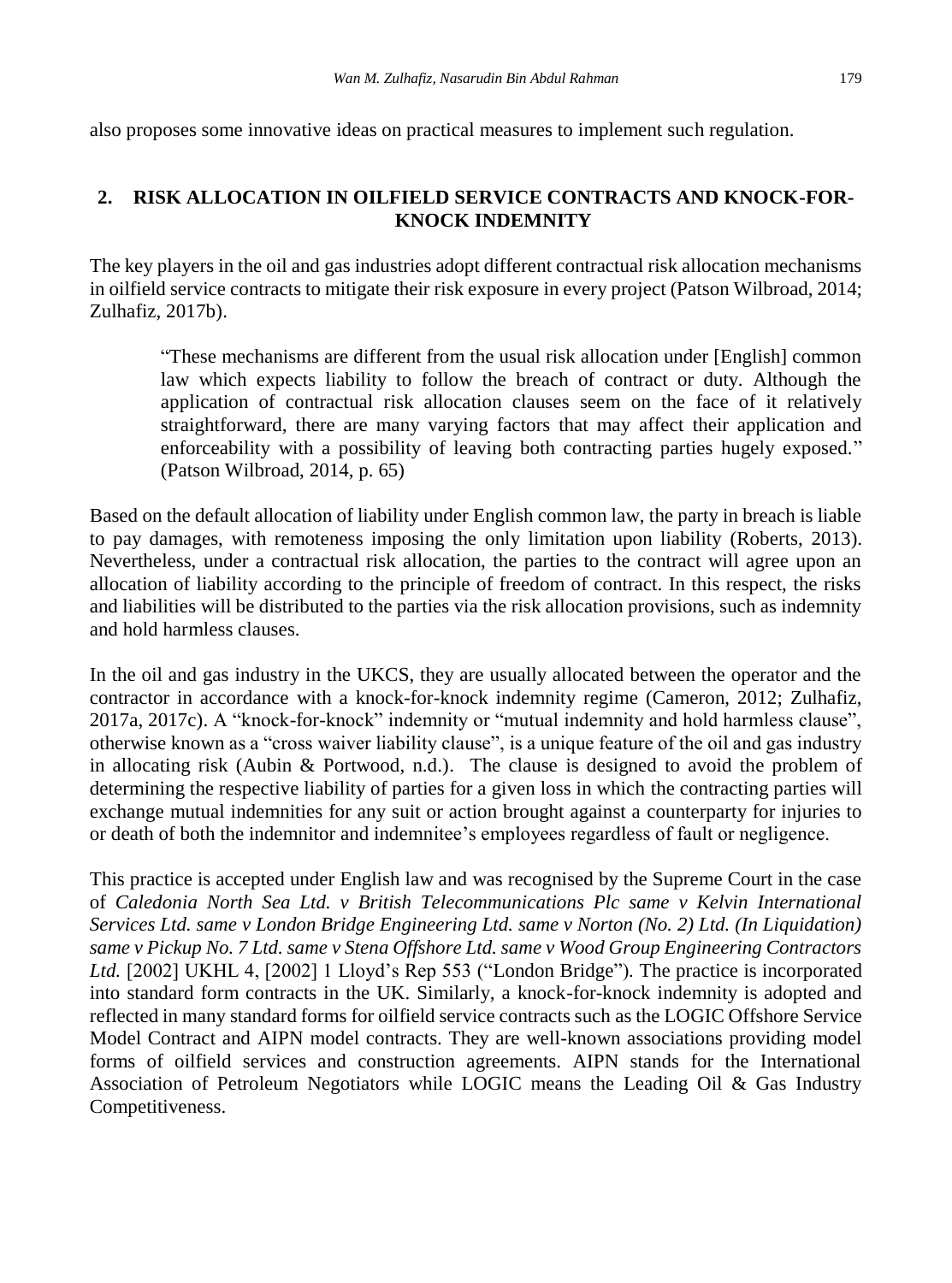#### 180 *Unfair Risk Allocation In Oil and Gas Upstream Service Contracts In Malaysia: The Necessity For Oilfield Anti-Indemnity Act*

The knock-for-knock indemnity regime as currently practised in the UK could provide a good mechanism to control the imbalanced risk allocation and unfair indemnity and hold harmless clauses. This is because it provides mutual benefits to both parties, particularly in respect of indemnity and hold harmless clauses. In this regard, the parties could agree to indemnify each other regardless of fault for personal injuries, the death of personnel, loss and damage to their property, pollution, third parties etc. Unfortunately, the concept and application of indemnity and hold harmless clauses in oilfield service contracts have not been widely discussed in Malaysia. The courts in Malaysia, have not made any comments regarding knock-for-knock indemnity in relation to the oil and gas industry. Perhaps, the time has arrived to adopt and recognise this concept in the Malaysian oil and gas industry legal regime.

According to traditional practice in the oil and gas industry, contractual liability is allocated based on knock-for-knock indemnity. However, after the Macondo incident, it has been argued that the operators tend to shift greater risk to the contractors (Zulhafiz, 2017c). The risks are allocated more to the contractors unfairly. Even though model or standard forms of general conditions of contract are available, it is argued that the underlying principle of reciprocal indemnity behind risk allocation in these contracts has not been fully adhered to by the parties. Additionally, 'the nature and extent of risks tend to be project-specific in today's high-risk scenarios and multiparty complex projects that adoption of tailor-made contract strategies is more desirable'(Lam, Wang, Lee, & Tsang, 2007, p. 486; Motiar Rahman & Kumaraswamy, 2002). Moreover, the insurance industry does not want to bear those risks since they are considered to be the operator's risks. This leaves the contractors without insurance, which means that they might incur massive financial losses if an accident occurs. This scenario is even worse when the operator has inequality bargaining power. It was argued that the operators in Malaysia hold a dominant position when negotiating oilfield service contracts, which enables them to pass greater risk to the contractors (Zulhafiz, 2015a). The oil companies often assume that they can impose whatever conditions they wish since they usually draft the contracts. This scenario influences the parties in negotiating the contract which in turn leads to imbalanced risk allocation and unfair indemnity and hold harmless clauses.

#### **3. INEQUALITY BARGAINING POWER**

This paper argues that one of the factors which led to imbalanced risk allocation in oilfield service contracts was the unequal bargaining position between operators and contractors in the Malaysian oil and gas industry (Alramahi, 2013; Cameron, 2012; Thorpe, 2008). The control of ownership and the right to the oil and gas resources could be used to determine whether the operator and contractor have equality of bargaining power. Moreover, the fact that the national oil company, Petronas, forms alliances with the oil companies adds to their bargaining power.

In the UK, the State has absolute control over oil and gas and issues licenses to any oil company with the capability to develop the oilfield (Gordon, Paterson, & Usenmez, 2011). Meanwhile, in the US, the private land owner has ownership of the resources on land but not at sea. Under international law of the sea, offshore natural resources of the Continental Shelf are reserved to the coastal state. Because the USA is a Federation, there is a mixed State-Federal ownership of natural resources in the seabed: in general, the waters surrounding the US soil within a limit of three nautical miles from the shore belong to the coastal states, whereas the waters beyond that point are under the jurisdiction of the US Federal Government (Lowe, 1983).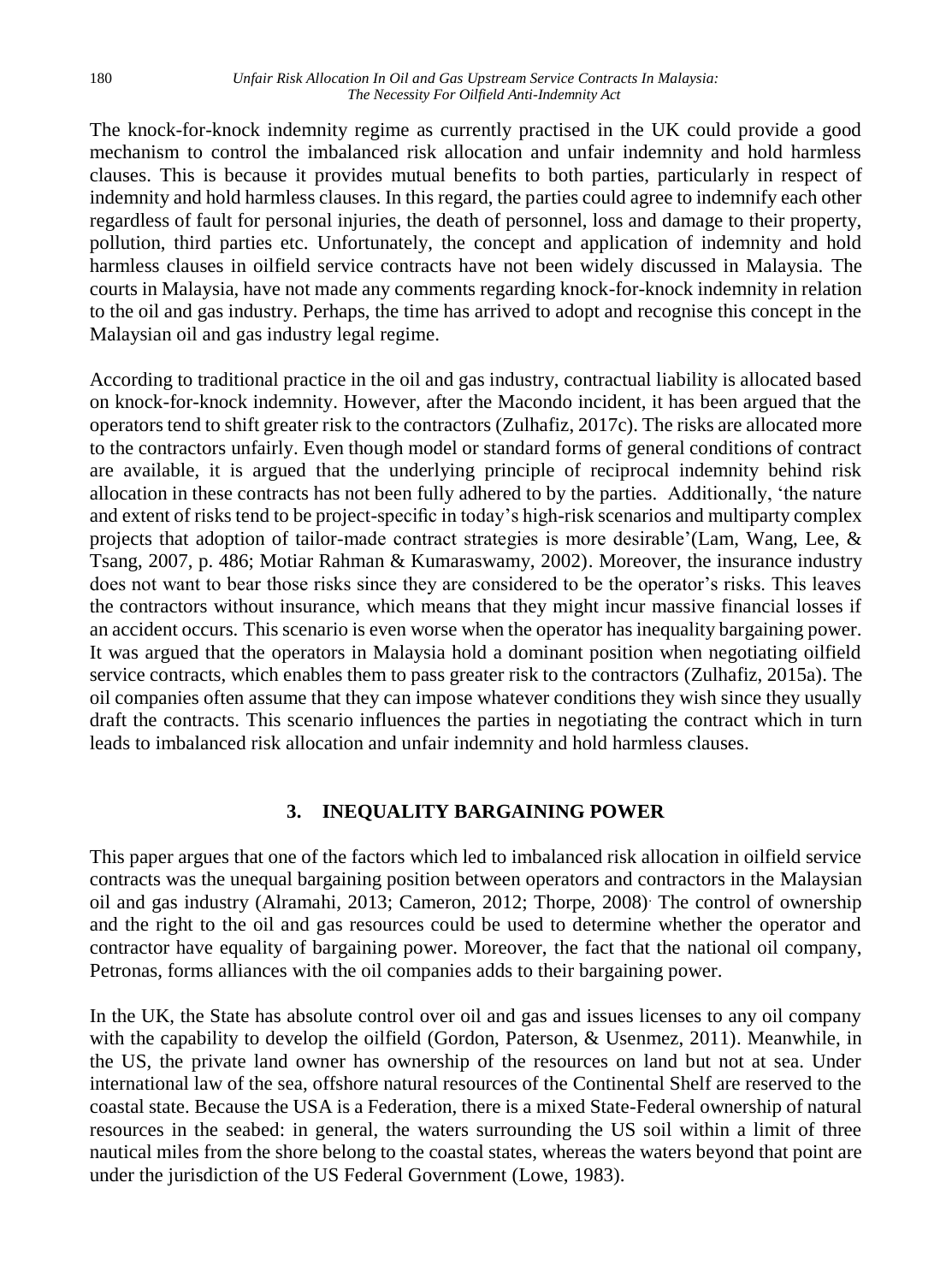The situation in Malaysia is quite different, where the national petroleum company, Petronas, solely controls the Malaysian oil and gas resources (Zulhafiz, 2015a). Petronas, together with other Production Sharing Contractors who are either subsidiary of Petronas or multi-national oil companies, would be the operators to develop the oil fields. The operator would then hire service contractors to complete specific tasks.

Under the production sharing contracts, PETRONAS as the NOC exercises ownership and controls and manages exploration, development and production of petroleum in Malaysia. One of the prominent operators in Malaysia is PETRONAS Carigali Sdn. Bhd., which is also the subsidiary of PETRONAS itself. The other operators are multinational oil companies. Usually, one operator is appointed for each operation. The appointment of an operator depends on two things. Firstly, the equity held by the company. Secondly, the operator's appointment has to be agreed upon by both its shareholders and PETRONAS.

Based on the findings of the empirical study which was conducted in 2008, Mohammad argues that there is dissatisfaction among the contractors in respect of the one-way adversarial relation between operators and contractors because the contractors are allocated more risks (Mohammad, 2008). In order to validate Mohammad's findings, an empirical study was conducted by the author from February 2014 till April 2014 in Malaysia (Zulhafiz, 2018). The empirical study investigated the attitude of the key players in the oil and gas industry in Malaysia regarding risk allocation as well as their perceptions on the use of indemnity and hold harmless clauses. In the case studies, ten respondents were interviewed, out of which eight represented the contractors, and two represented the operators (Zulhafiz, 2015). Apart from semi-structured interviews, three samples of an individual contract drafted by three different operators were analysed for the study. The indemnity and hold harmless clauses were compared with the standard form of contracts under LOGIC and FIDIC.

Based on the findings from the semi-structured interviews with the respondents, the contractors alleged that the dominant position of the operators put them in a better position during contractual negotiation (Zulhafiz, 2015). The contractors also claimed that most of the contractual terms and conditions, including the indemnity and hold and harmless clauses in oilfield service contracts, are one-sided because they are more favourable to the operators. Due to the lesser bargaining power, contractors are given less opportunities to modify the terms and conditions in order to make them fairer. Moreover, based on the contract analysis, it appears that the indemnity and hold harmless clauses in the oilfield service contracts drafted by the operators are largely onerous and unfair to the contractors. However, despite the unfair terms and conditions, contractors end up agreeing to them in order to secure existing and future jobs. It could be argued that this is a serious problem. Furthermore, under some oilfield service contracts in Malaysia, the contractors are obliged to indemnify the operators against all claims and demands made or taken against the operators by any third party in relation to any matter arising out of the contract. It is argued that this clause should be drafted reciprocally and the damages should be borne by the guilty party.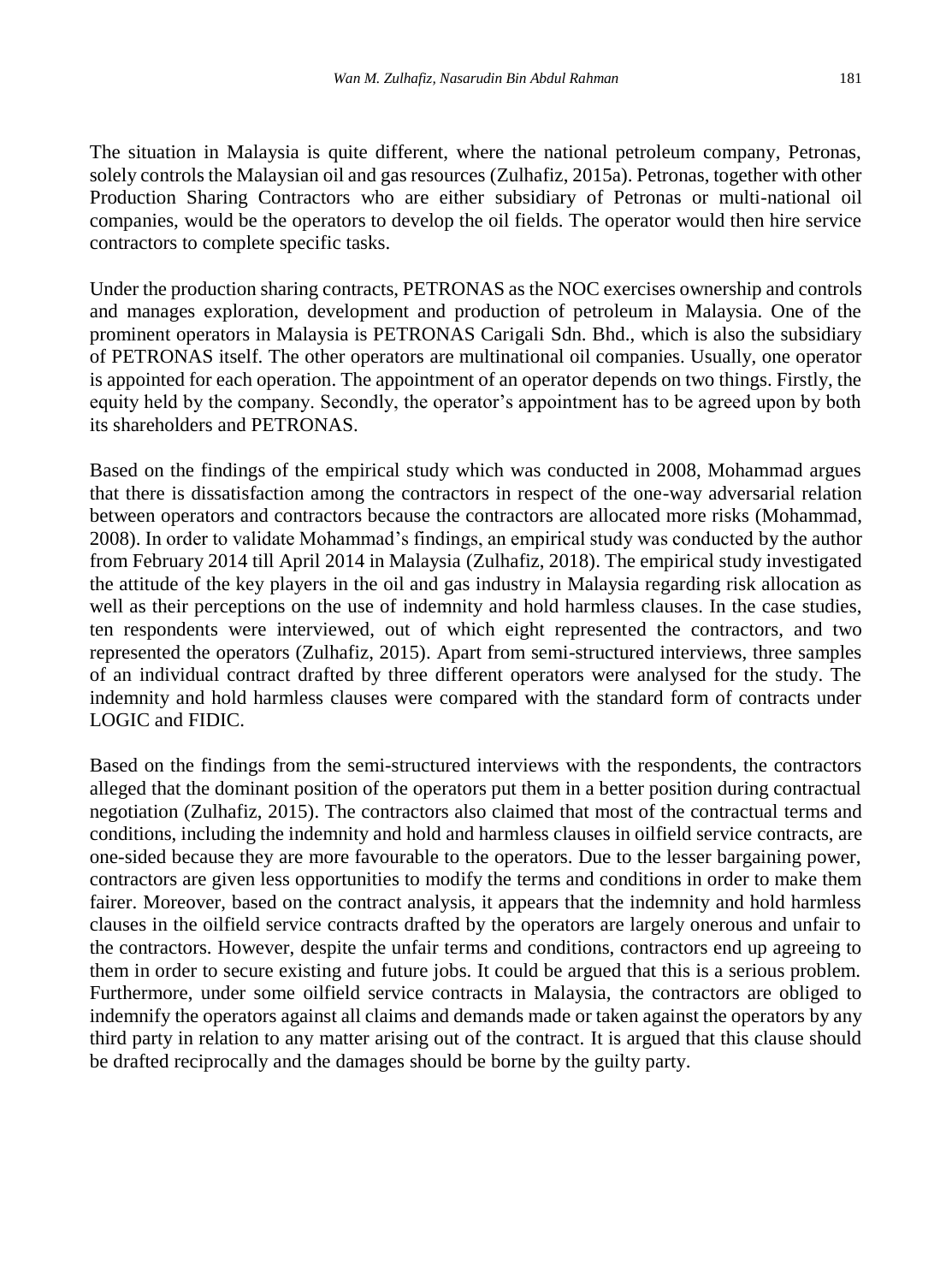## **4. LAWS PERTAINING TO UNFAIR RISK ALLOCATION IN OILFIELD SERVICE CONTRACTS IN MALAYSIA**

In the context of the Malaysian petroleum industry, it is necessary to strike an appropriate balance between the two competing interests of upholding fair contracts and certainty in the law. This situation had left Malaysian law in a state of ambiguity and uncertainty with regards to its recognition and acceptance of the doctrine of unconscionability and inequality of bargaining power. As a result, any party who finds himself being treated with procedural unfairness has no room to seek justice and to bring any cause of action for unconscionability and inequality of bargaining power to the court. It is argued that a special legal mechanism should be adopted to address this problem.

Generally, contract law in Malaysia is governed by the Contract Act 1950. However, section 77 of the Contract Act 1950 merely discusses the meaning of "contract of indemnity". Meanwhile, section 78 of the Contract Act 1950 merely talks about "right of indemnity holder when sued". Based on the case analysis in Malaysia, the courts have not addressed this problem. Furthermore, the judicial position on the doctrine of unconscionability and inequality of bargaining power remains unclear in Malaysia since the Court of Appeal has taken inconsistent views in the cases of *Saad Marwi v Chan Hwan Hua & Anor* [2001] 3 CLJ 98 and *American International Assurance Co Ltd v Koh Yen Bee (f)* [2002] 4 MLJ 301. As a result of this gap in the law, the result is a lack of legal protection for the contractor, and the operator might use his dominant position and continuously shift greater risk over the contractor. This uneven and unfair risk allocation may cause significant financial setbacks to the contractor.

Under Malaysian law, the parties generally have freedom of contract. The Privy Council in *Ooi Boon Leong v. Citibank N.A.* [1984] 1 MLJ 222 confirmed that parties to an agreement have much scope to negotiate and incorporate terms acceptable to them. Currently, there are no statutory restrictions in Malaysia on contractual provisions purporting to exclude or limit the liability of one or both of the parties in relation to indemnity and liability (Zulhafiz, 2015a).

In Malaysia, contract law is governed by the Malaysian Contracts Act1950 (Act 136). However, section 77 of the Act merely talks about what is a 'contract of indemnity'. The section provides that a contract by which one party promises to save the other from loss caused to him by the conduct of the promisor himself, or by the conduct of any other person, is called a 'contract of indemnity'. Meanwhile, section 78 of Malaysian Contracts Act 1950 merely talks about 'right of indemnity holder when sued'. It is argued that the law of indemnity in Malaysia is open to abuse by the contracting party, especially when that party is in a better position in negotiating a contract. The absence of laws in Malaysia to curb unfair contract practices could be seen as a serious problem.

Moreover, the judicial position to the recognition and acceptance of the doctrine of unconscionability and inequality of bargaining power remains unclear in Malaysia. In *FuiLian Credit & Leasing SdnBhd v Kim Leong Timber Sdn Bhd* [1991] 1 CLJ 522, the doctrine of unconscionability seemed to be recognised by Datuk Cheong Siew Fai J, where the court referred to English cases like *Multiservice Bookbinding Ltd v Marden* [1979] Ch. 84, and *Hart v O'Connor*[1985] AC 1000, and stated that: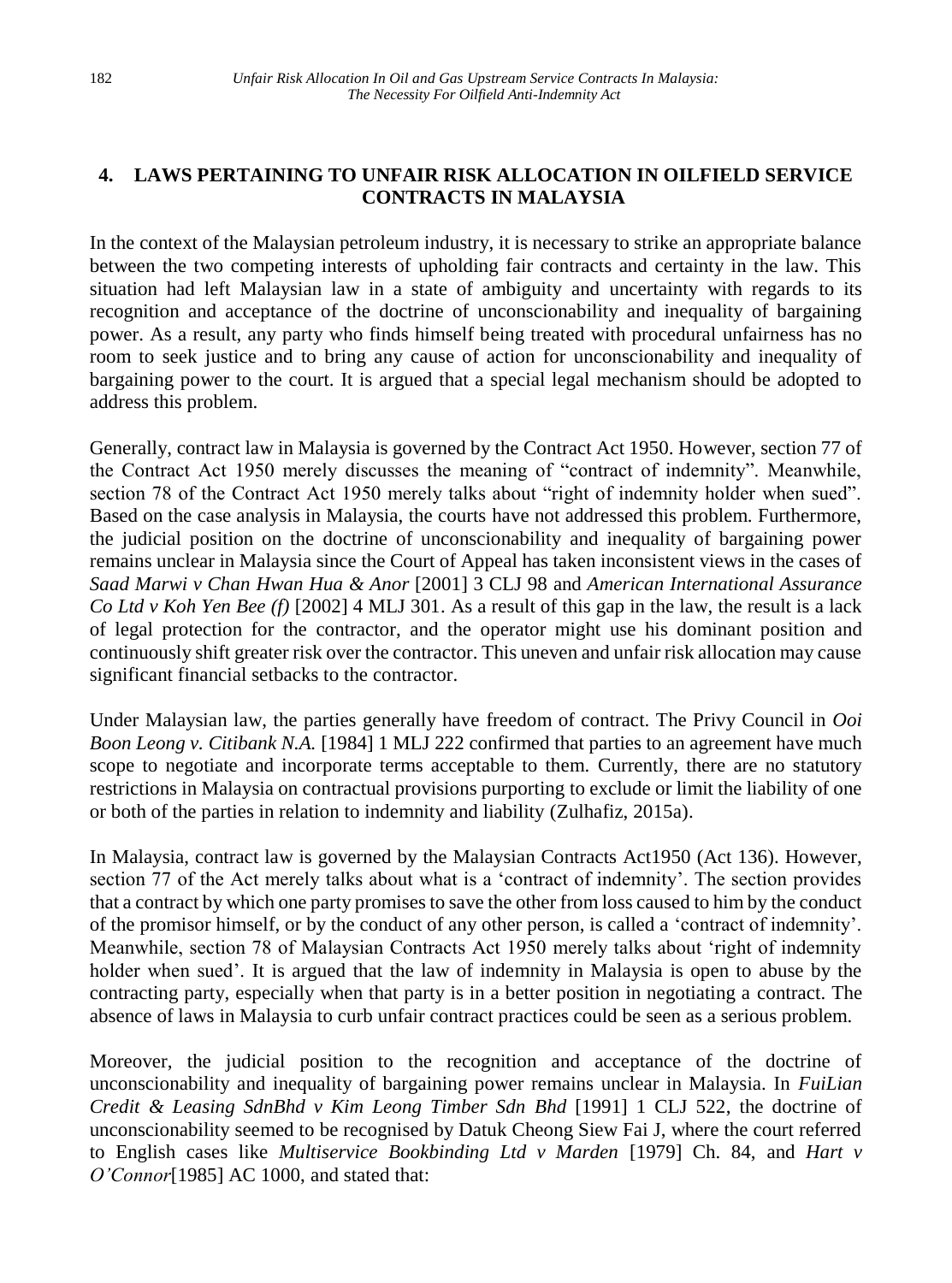"In order that a party may free himself from complying with an agreement he had entered into, he must show that, in the eyes of the court, it was unreasonable. A bargain cannot be unfair and unconscionable unless it is shown that one of the parties to it has imposed an objectionable term in a morally reprehensible manner, that is to say, in a way which affects his conscience or has procured the bargain by some unfair means." (*Fui Lian Credit & Leasing Sdn. Bhd. v Kim Leong Timber Sdn. Bhd. & Ors* [1991] 1 CLJ 522, 526)

However, the learned judge did not further clarify the status of *Hart v O'Connor* in the Malaysian context. He did not specify whether or not such doctrine could be adopted as an independent ground for relief. Moreover, the principle of inequality of bargaining power formulated by Lord Denning in the case of *Lloyds Bank v Bundy* [1975] QB 326; [1974] 3 All ER 757; [1974] 3 WLR 501 has also not been approved by the courts on the ground of a lack of established precedent. This can be seen in the judgment of Visu Sinnadurai J. in *Polygram Records Sdn Bhd v The Search* [1994] 3 MLJ 127; [1994] 3 CLJ 806; [1994] 3 AMR 2060.

In another case, Gopal Sri Ram JCA, in his judgment at the Court of Appeal in the case of *Saad Marwi v Chan Hwan Hua & Anor* [2001] 3 CLJ 98 recognised the doctrine of unconscionability, which was also referred to as the doctrine of inequality of bargaining power. Unfortunately, the subsequent case at the Court of Appeal did not follow the principles in *Saad Marwi* (Alias & Abdul Ghadas, 2012). In the case of *American International Assurance Co Ltd v Koh Yen Bee (f),* Abdul Hamid Mohamad JCA chose not to follow Gopal Sri Ram's CJA's views on the applicability of the doctrine of unconscionability . He distinguished between the facts of both cases and stated that section 14 of the Contracts Act 1950 only recognises coercion, undue influence, fraud, misrepresentation and mistake as elements that have an effect on free consent.

The issue of unfair trade or contract practices by dominant operators in the oil and gas industry may be addressed through the enforcement of the competition law in Malaysia. Section 10 of the Competition Act 2010 prohibits a dominant enterprise from abusing its dominant position through the imposition of unfair selling and purchasing price and other unfair trading conditions. On the surface, it appears that the contractors may take action under the Competition Act against a large dominant operator who engages in anti-competitive behaviour by imposing unfair trading conditions on the contractor which causes competitive disadvantage to the contractors with weak bargaining power. However, the First Schedule of the Competition Act 2010 was amended in 2013 which excludes all commercial activities regulated by Petroleum Development Act 1974 and Petroleum Regulation 1974 relating to upstream operation from the Competition Act 2010.

## **5. CONSTRUCTION OF INDEMNITY AND HOLD HARMLESS CLAUSE IN OILFIELD SERVICE CONTRACTS IN MALAYSIA, THE UK AND USA**

Indemnity and Hold Harmless Clause is used to allocate risk in the oilfield service contracts. However, the Federal Court in Malaysia has treated indemnity clauses the same way as exemption clauses. In *CIMB Bank Bhd v Maybank Trustees* Bhd, the Federal Court upheld the Court of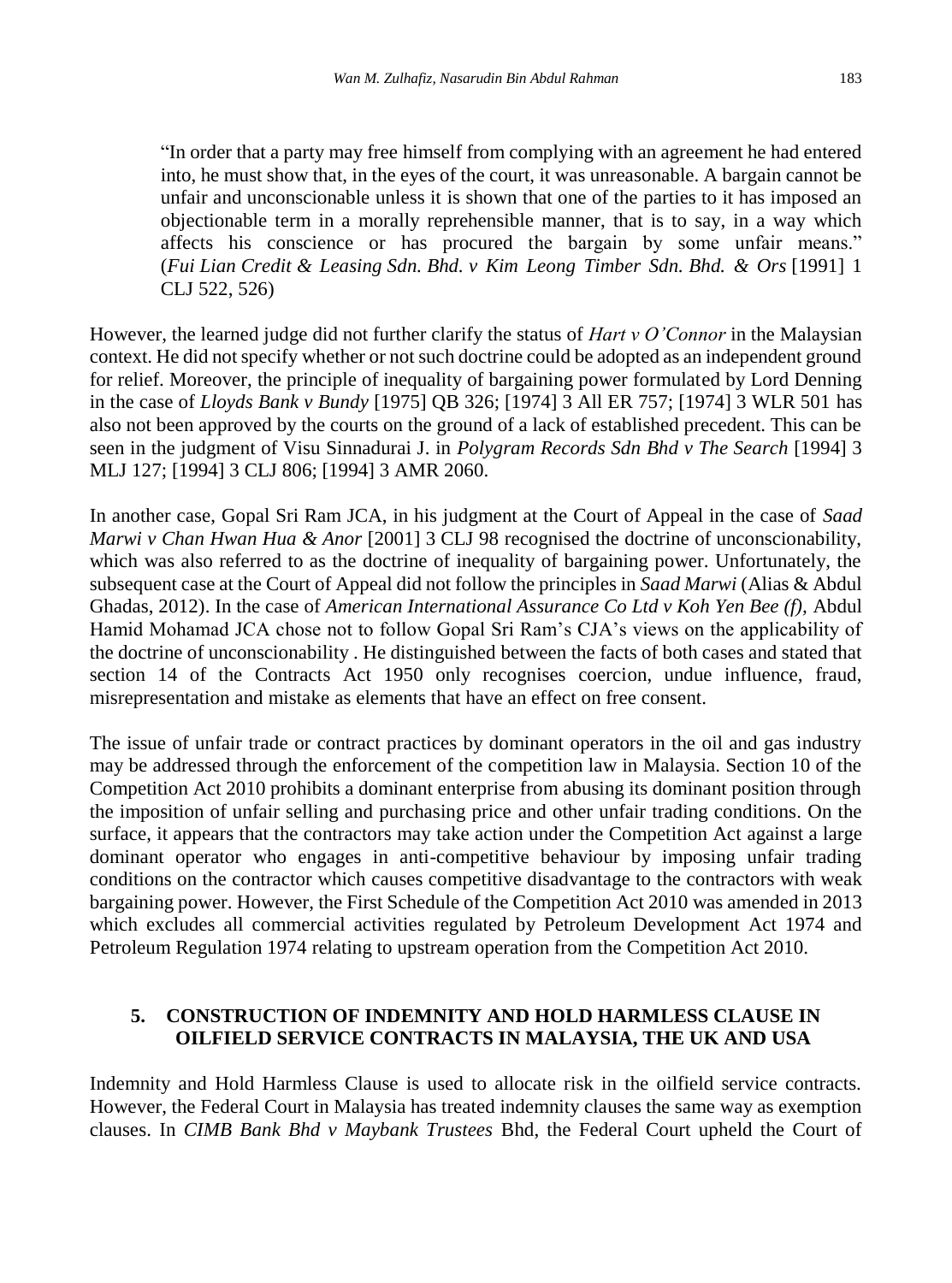Appeal's decision to interpret the indemnity clause in the Trust Deed as an exemption clause. The Federal Court in Malaysia treats indemnity clauses as exemption clauses, which is similar to the position in the UK. However, it is argued that indemnity and hold harmless clauses should be distinguished from exclusion clauses because their application leads to different consequences. This can be seen in the case of *Farstad Supply A/S v Enviroco Limited* [2011] UKSC 16. In this case, the indemnity and hold harmless clause will operate in its original function in respect of any liability arising from the third party (Gordon, 2011a). However, it will operate as an exclusion clause with regard to liability arising from the other contracting parties (Gordon, 2011a). Therefore, extra care must be taken to draw a clear distinction between both clauses. On the other hand, in the US, the courts distinguish between indemnity clauses and release clauses. Indemnity clauses are only applicable to third party liability, whereas release clauses apply between the contracting parties.

With regards to the interpretation of indemnity clauses, all courts in the three jurisdictions apply a similar test albeit under different names i.e. the objective approach in the UK, or the magic language test in the US, or the reasonable man test in Malaysia. The courts in all three jurisdictions will look into the language of the clause and the intention of the parties.

In Malaysia, indemnity clauses will be construed using an objective or reasonable man test. In *Lee KamWah v. Associated Asian Securities (Pte) Ltd* [1991] 3 MLJ 286, the High Court held that,

"[i]t would be wrong to give such clauses such an open-ended construction without trying to ascertain what the parties really intended from the terms of the document in question and the surrounding circumstances at the time the parties entered into the agreement unless the evidence clearly established that the plaintiff was negligent or had been a party to the fraudulent transaction."

This is in line with the Supreme Court case of *Ayer Hitam Tin Dredging Malaysia Bhd v YC Chin Enterprises Sdn Bhd* [1994] 2 MLJ 754, where the Supreme Court held that the existence of an agreement depends upon the intention of the parties, who must be *ad idem*. The parties' intention can be inferred from the language used and the parties' conduct having regard to the surrounding circumstances as well as the object of the contract. In *Hong Realty (Pte) Ltd v Chua Keng Mong* [1994] 3 SLR 819 825, Karthigesu JA explained that, '[i]t is trite law that exemption clauses must be construed strictly and this means that their application must be restricted to the particular circumstances the parties had in mind at the time they entered into the contract'.

It is observed that despite whatever terms one used by the courts of any jurisdiction in interpreting the clause, the main objective is to give effect to it according to the intention of the parties. This could either be achieved by using the tests which have been developed by the courts such as the 'objective approach' under English law, the 'talismanic language' or 'magic language' rule under the US law, or even the 'objective or reasonable man' test under Malaysian law.

However, English courts have gone beyond the plain and simplistic contextual interpretation. The English courts previously used the old rule of 'objective bystander'. Later, in the case of*Investors Compensation Scheme Ltd* [1998] 1 WLR 896, Lord Hoffman's restatement added to and refined the old rule to ascertain contractual interpretation and this is known as 'matrix of facts'. As discussed earlier, this rule has been criticised because it departs from the original meaning of the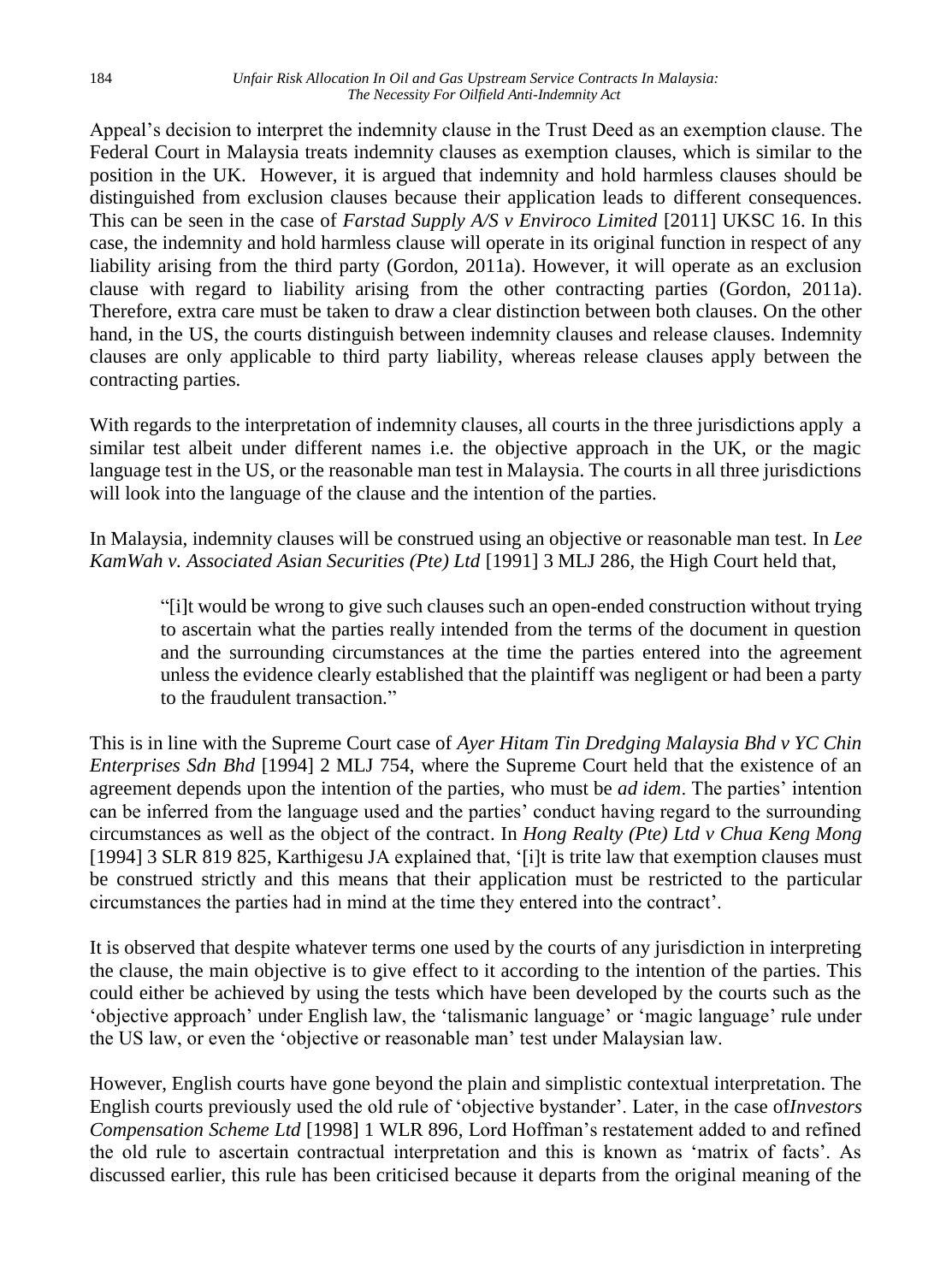contract and also for its potential to cause 'a degree of uncertainty in the law' (McKendrick, 2014, p. 381). In this respect, as stated earlier, it is better to disregard Lord Hoffmann's restatement, but to construe the indemnity and hold harmless clauses with the contra proferentem rule.

The courts in Malaysia will apply the contra proferentem rule to interpret an indemnity clause and exemption clause, where such clause will be 'construed against the party putting it forward as the basis for escaping liability which would otherwise be incurred'(Peel, 2007, pp. 61–75). Thus, if there is any ambiguity and unclear contract wording in the indemnity clause, it will be subject to the contra proferentem rule. For example, in the case of *Syarikat Uniweld Trading v The Asia Insurance Co Ltd* [1996] 2 MLJ 160*,* the High Court applied the contra proferentem rule to resolve an ambiguity between the indemnity clause and the exemption clause in the insurance policy. Similarly, in the case of *Sabah Shell Petroleum Co Ltd & Anor v The Owners of and/or any other Persons Interested in The Ship or Vessel The 'Borcos Takdir'* [2012] MLJU 606, which required the court to interpret an indemnity clause under the oilfield service contract, the High Court used the contra proferentem rule in order to give the meaning to Clause 21 (i.e. on 'Responsibilities and Indemnities') of the Conditions of Contract.

English law has also traditionally deployed the contra proferentem rule to interpret exemption indemnity clauses and it was unexpected that the court would not diverge from that rule. However, 'the contra proferentem rule inclines pejoratively against the party relying on the indemnity clause presupposes a clearly identifiable proferens' (Ugwuanyi, 2012, p. 141). This is because, firstly, it is not relevant if that wording of the contract is sufficiently unambiguous and clear, since contra proferentem is a principle of construction, which is to be applied only in the event that a few interpretations of the contract exist. Secondly, it is not relevant if the wording of the contract does not clearly confer a benefit in favour of a single party to the contract or in the event that both parties receive equal benefit from the wording of the contract. In this regard, mutual indemnity and hold harmless clauses will not fit properly with the *contra proferentem* rule. Greg Gordon regards this scenario as being artificial (Gordon, 2011b). In the case of *Gavin Slessor v. VetcoGray UK Ltd*  [2006] CSOH 104, Lord Glennie in the Scottish Outer House Court of Session, has argued that 'the contra proferentem which apply in instances of ambiguity, has much less impact where the exemptions and indemnities are mutual or reciprocal'. In such situations, both parties could be the *proferens.* Lord Glennie further stated that, 'it makes little sense to construe the clause against each one of them leaving the possibility of a hole in the middle'. Therefore, it could be said that the application of the contra proferentem rule to interpret mutual indemnity and hold harmless clauses is defective because it is not an established proposition.

The rules of interpretation have changed as a consequence of the recent decision of the Supreme Court in *Arnold v Britton and others* [2016] 1 All ER 1; also see [2015] UKSC 36. The court set out seven factors as guidelines to construe contractual clauses. Even though the rule of interpretation in Arnold was claimed to be comprehensive, the problem of unbalanced indemnity and unfair risk allocation in oilfield service contracts cannot be solved by the rule. The reason for that is because, indemnity clauses which are drafted by the operator might be clear and unambiguous. However, the indemnity clauses consist of unfair terms. In that respect, the contractor enters into the contract not because he cannot understand the contractual terms; however, he has no option but to agree to the contract in order to secure a job despite the unfair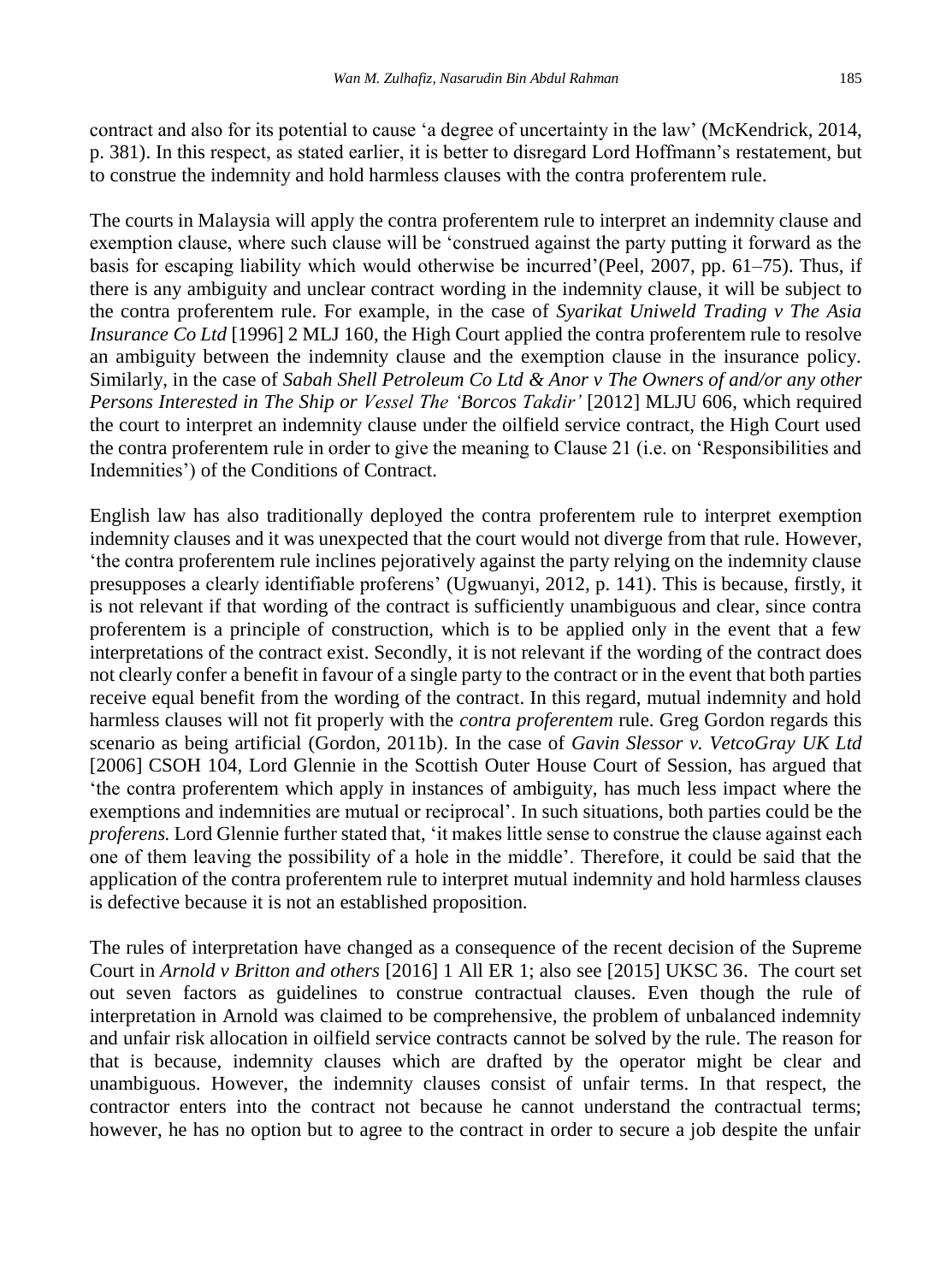terms. When Lord Hodge delivered judgment in *Arnold,* he also highlighted this problem. He said, at paragraph 79, page 21 of the said judgment, that the court did not have the power to remedy unfair terms in the tenancy agreement. He went on to suggest that a special law should be passed by the UK Parliament to protect tenants against unreasonable service charges. Applying this scenario to the issue of unbalanced indemnities in oilfield service contracts in Malaysia, it could be argued that there is a need for particular legislation to be passed by the Malaysian Parliament, which specifically addresses the issue of risk allocation between operators and contractors in oilfield service contracts.

This paper suggests that an indemnification for the indemnitee's own negligence should be allowed, provided that the indemnity and hold harmless clauses operate reciprocally for both parties. In respect of third party liability, the consequences of damages should be borne by the guilty party who causes the negligence. With regards to gross negligence, wilful misconduct, and fundamental breach of contract, even if the parties have contractual freedom, it is argued that they should not be allowed to indemnify each other in respect of these causes because it could be regarded as contrary to public policy.

Even though it was argued that mutual indemnity and hold harmless clauses could provide for a solution with regards to imbalanced risk allocation in oilfield service contracts, it is also important to note that the clauses will be subject to the interpretation requirements because they are generally troublesome to draft and difficult to understand (Peng, 1993, p. 156). On this point, Greg Gordon notes that:

"Even experienced lawyers or contract analysts entering the oil and gas industry for the first time may find it is not easy to draft a wholly satisfactory set of indemnity provisions, as the failed attempts and "borderline successes" which litter the case reports readily attest. All that said, many of the problems that arise with indemnification are essentially points of more detail, most of which arise because of the complexity and hazardous nature of the operations and risks that the contract seeks to govern, but some of which as a result of the unnatural interpretation the courts have traditionally given to indemnity clauses. These difficulties are generally susceptible to being resolved by careful thought and skilful drafting, although this can lead to lengthy and complex clauses." (Gordon, 2011b)

Moreover, by virtue of freedom of contract, contracting parties are free to negotiate and agree upon any terms of their choice. The parties might opt not to subscribe to the idea of knock-for-knock indemnity and draft a one-sided or an unfair clause instead since no regulation is in place to prevent them from doing so. As discussed earlier, the UKCS does not have any regulations comparable to the oilfield anti-indemnity statutes in the US (which will be discussed later) to control the use of risk allocation and indemnity hold harmless clauses. This position opens to criticisms.

### **6. CRITICISMS ON KNOCK-FOR-KNOCK INDEMNITY**

It is quite interesting to note that the UK does not have any special legislation to regulate this matter. The UKCS relies on knock-for-knock indemnities to distribute the risk reciprocally between the parties. With the support of the IMHH and the guidelines issued by the DECC, the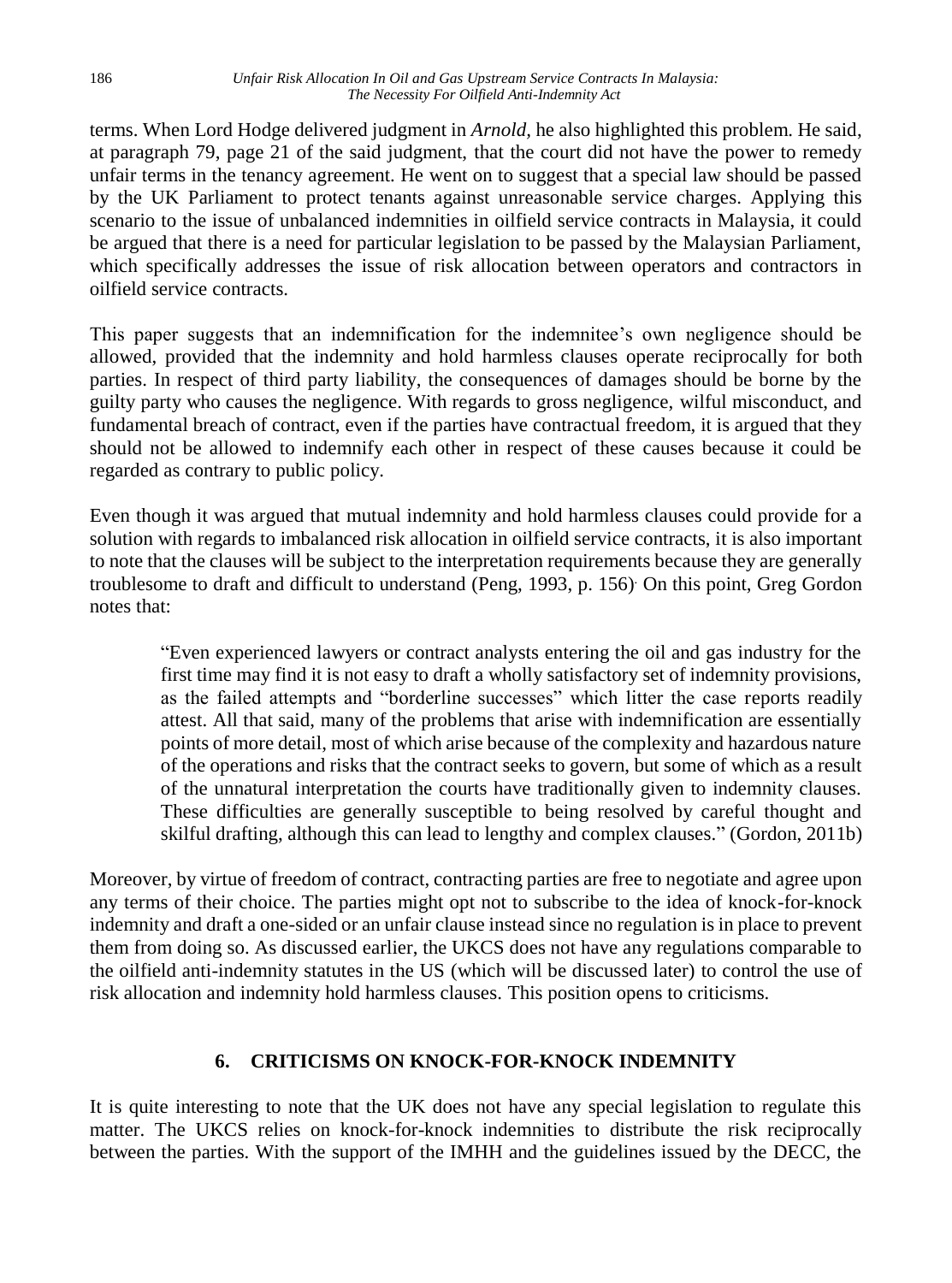knock-for-knock indemnity regime has been maintained and preserved in the oil and gas industry in the UK.

The knock-for-knock indemnity regime could be considered as a good mechanism to control the imbalanced risk allocation and unfair indemnity and hold harmless clauses because it provides mutual benefits to both parties (Zulhafiz, 2017b). The validity of the offshore industry practice of "knock-for-knock" indemnity has even been recognised under English law as shown by the House of Lords in the case of *Caledonia North Sea Ltd. v British Telecommunications Plc same v Kelvin International Services Ltd. same v London Bridge Engineering Ltd. same v Norton (No. 2) Ltd. (In Liquidation) same v Pickup No. 7 Ltd. same v Stena Offshore Ltd. same v Wood Group Engineering Contractors Ltd.* [2002] UKHL 4, [2002] 1 Lloyd's Rep 553 (the "London Bridge")*.* Therefore, it could be perceived as the ideal solution to resolve the issue of imbalanced risk allocation and unfair indemnity and hold harmless clauses in Malaysia. That said, several problems have been identified which can be seen as follows:

Firstly, due to the doctrine of privity of contract, contractors who were not in a contractual relationship with contractors in other groups would not be beneficiaries of the existing indemnity agreement. Therefore, in general, third parties who are not beneficiaries of an indemnity cannot enforce such a right, unless the parties have been covered by indemnity and insurance clauses in favour of the company group and the contractor group (Gordon, 2010). However, under the Contracts (Right of Third Parties) Act 1999, third parties can make a claim for indemnity under a contract. This is not the case in Malaysia, where there is no comparable law to address this issue. Thus, it seems necessary for the Malaysian Parliament to pass a law which would fill in this lacuna in the law. That said, even though third party contractors or sub-contractors are now entitled to claim as beneficiaries by virtue of the Contracts (Right of Third Parties) Act 1999, they still cannot enforce the indemnity clauses if they are not parties to the contract. In other words, despite the existence of the 1999 Act, a gap does remain regarding how to deal with the different contractors and sub-contractor groups; it appears that the only method to deal with this problem is by either incorporating back-to-back the clauses in each contract or by requiring that the parties are signatory to the Industry Mutual Hold Harmless Deed (IMHH).

Regarding back-to-back clauses, it is vital that all parties at each level i.e. operators, contractors, subcontractors and sub-subcontractors incorporate a knock-for-knock indemnity in their contracts (Gordon, 2011b, p. 455). Otherwise, the contractual chain will be broken, which would defeat the purpose of having a knock-for-knock regime. Regarding the IMHH Deed, it is important to make sure that all parties are signatory to the IMHH Deed. That said, the problem with the IMHH Deed is that it operates voluntarily. There is also no enforcement mechanism for the IMHH Deed, neither are there any sanctions for not signing up to the Deed.

Secondly, based on the analysis of the judicial control of knock-for-knock indemnity under English law, it could be argued that this is a complex issue, where the construction of mutual indemnity and hold harmless clauses depends on the courts' interpretation (W. M. Zulhafiz, 2017a). The courts take different approaches to interpreting the clauses (Gordon, 2011b). For example, some courts have given weight to the intention of the parties, taking into consideration the context and matrix of fact. However, it appears that this approach has not solved the issue of construction. Therefore, some courts apply the *contra proferentem* rule in order to overcome the issue of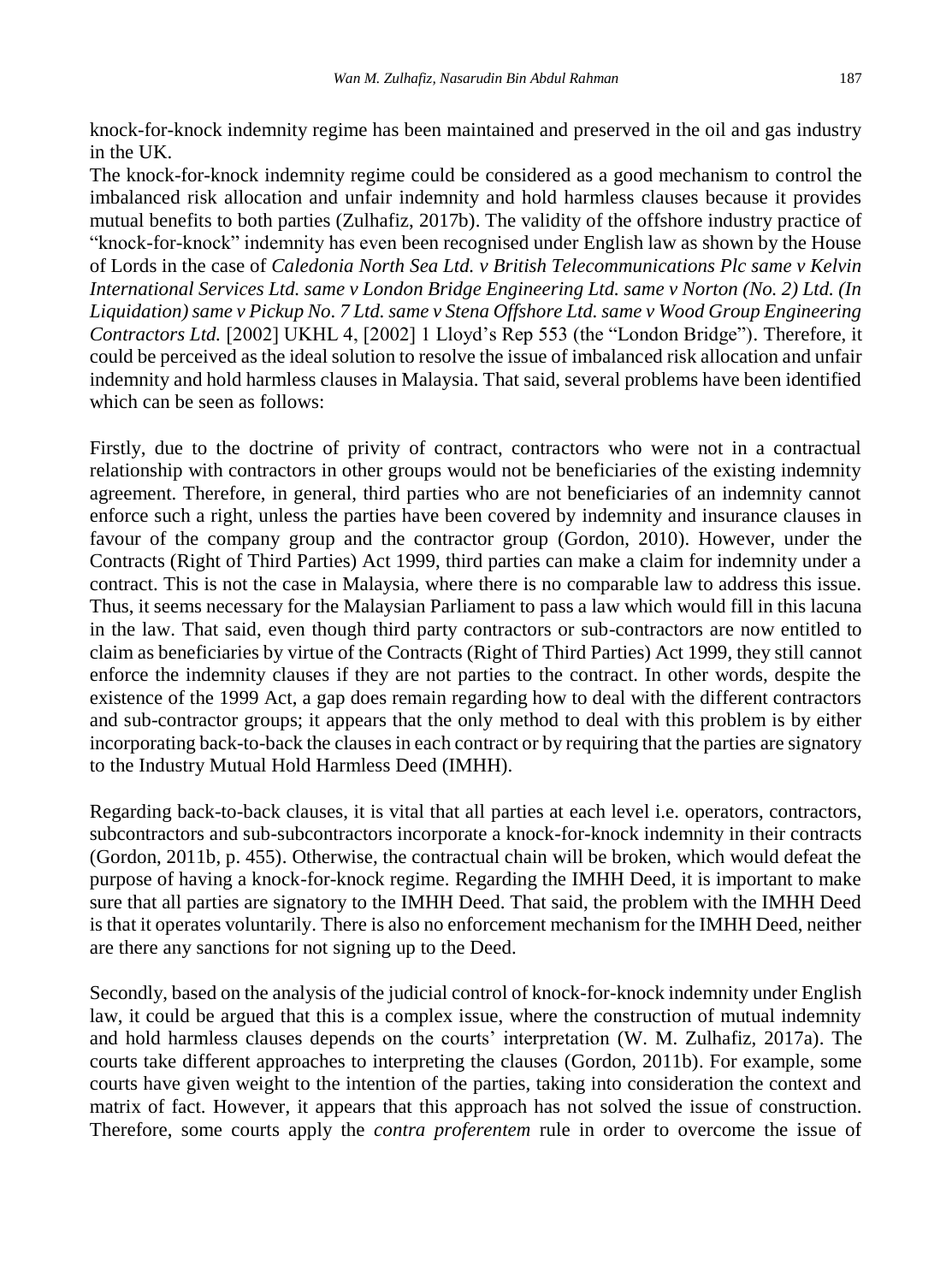construction. However, this approach cannot be regarded as established, as stated in *Gavin Slessor v. VetcoGray UK Ltd* [2006] CSOH*.* This is because, the contra proferentem rule would not be applicable where both parties are the proferens. Another problem with the construction of mutual indemnity hold harmless clauses is the uncertainty with regard to the meaning of gross negligence and wilful misconduct. The reason is that neither have an exact definition. Moreover, there is also a grey area in relation to the judicial interpretation of deliberate repudiatory breach and fundamental breach of contract.

However, it will be difficult to compel parties in the Malaysian oil and gas industry to incorporate knock-for-knock indemnities in their contracts. The parties which hold greater bargaining power might not be willing to include such a clause in the contract (W. M. Zulhafiz, 2018). Some states in the US, such as Texas and Louisiana, have passed legislation to regulate the allocation of liability, namely the oilfield anti-indemnity act.

# **7. OILFIELD ANTI INDEMNITY ACT**

In the US, knock-for-knock indemnities are subject to the requirements of oilfield anti-indemnity statutes in some states, such as Louisiana, Texas, Wyoming and New Mexico. Oilfield indemnity statutes nullify an indemnity clause that provides for indemnification for the indemnitee's own negligence. Even though the oilfield anti-indemnity statutes have not been implemented in all US states, the statutes are widely implemented by many states adjacent to the Outer Continental Shelf (OCS), including Texas and Louisiana.

These statutes were passed in response to petitions made by the contractors. The contractors claimed that as a result of unequal bargaining power between the operators and contractors, operators have promulgated contractual inequity and unfairness and have required contractors to indemnify the operators' negligence. After the anti-indemnity statutes were instated, the Guidance Notes for AIPN Model Service Contract for Well Services and Seismic Acquisition for example, stated that the current form of indemnity clauses in the model contract are not applicable to Texas and Louisiana . 2

However, it is important to emphasise that these statutes did not have an impact in the Macondo case since the parties had agreed that Maritime Law should have governed the Drilling Contract instead. Even though some argued that this legislation somehow interfered with freedom of contract, the legislation is important for public policy reasons. Therefore, on grounds of public policy, special legislation comparable to the legislation in the US should be adopted in Malaysia. This will help to protect the contractor from unfair distribution of risk between the parties. Moreover, with the existence of the NOC and its PSC contractor, less protection is available to the contractor. Thus, it is especially appropriate to enact an oilfield anti-indemnity law in Malaysia on the grounds of public policy.

# **8. DISCUSSION AND CONCLUSION**

1

<sup>2</sup> AIPN (2002) Guidance Notes on International Model Contracts, Well Services and Seismic Acquisition, p. 23.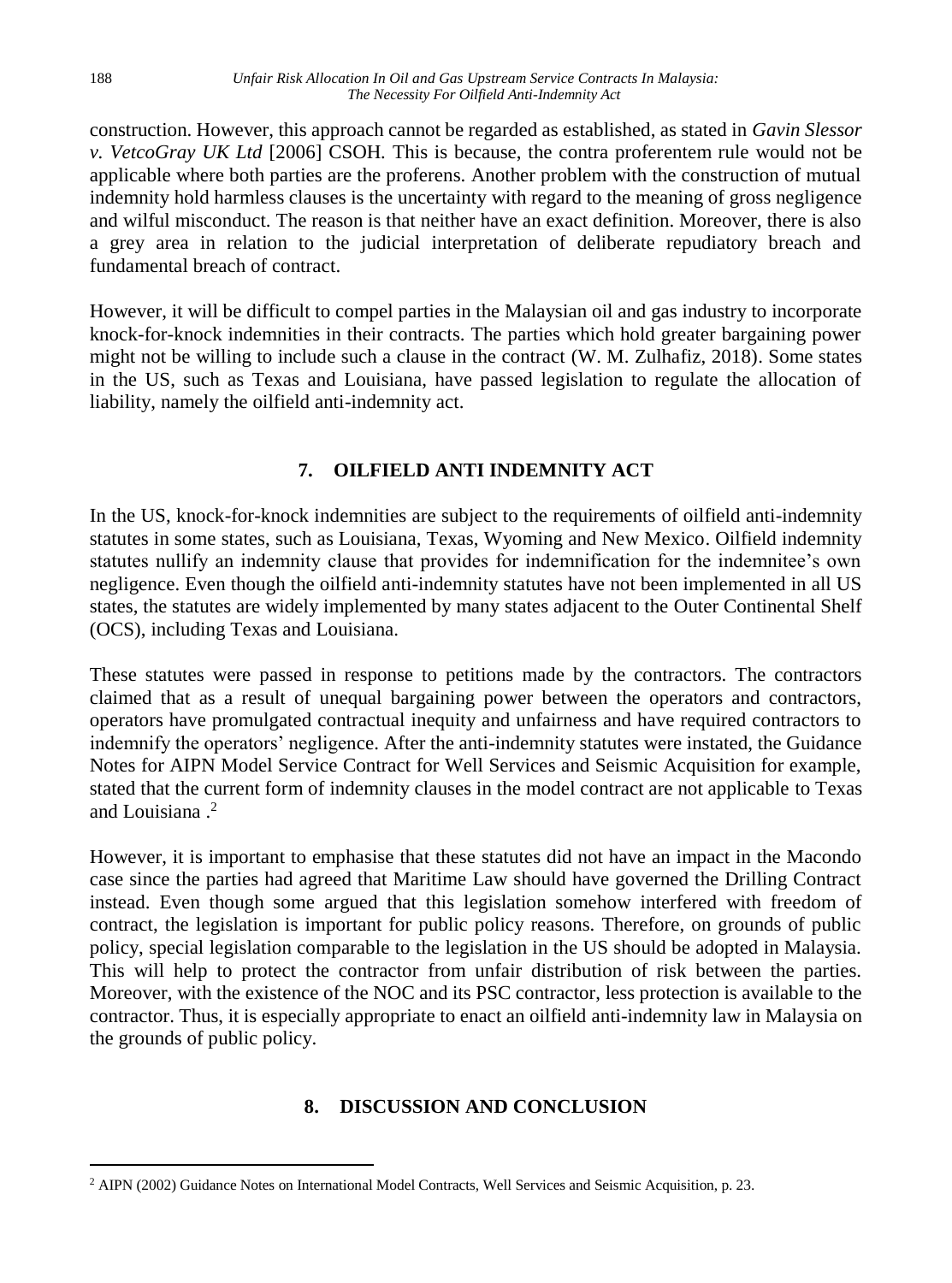Based on the above discussion, it is argued that statutory intervention is needed to regulate unfair risk allocation and imbalanced indemnity and hold harmless clauses in oilfield service contracts in Malaysia. A statutory law is important because it will provide legal protection to contractors from unfair risk allocation and unbalanced indemnity and hold harmless clauses. The statutory law would take into consideration all of the fundamental issues as discussed above and would reflect the key findings of this paper. However, until the proposed statutory law is passed by the Malaysian Parliament, it is suggested that the contracting parties, especially on the contractor side, should take steps to ensure that the indemnity and hold harmless clauses are drafted properly to prevent unfair risk allocation.

It is suggested that the Malaysian Parliament should pass a special law, namely the Malaysian Oilfield Anti-Indemnity Act (MOAIA). It is an ideal and practical solution to have a proper legal framework to control the abuse of imbalanced risk allocation and indemnity and hold harmless clauses in Malaysia. As discussed previously, both TOAIA and LOAIA were enacted in Texas and Louisiana as a measure to correct the perceived unequal bargaining power between oil contractors and oil companies in oilfield service contracts. These statutes could be used as an example as well as a working model in drafting the potential MOAIA. That said, it is important to note the 'differences in basic principles and in terminology between Louisiana and Texas in oil and gas law' (Martin & Lanier Yeates, 1991, p. 860).

In relation to implementation, it seems that MOAIA would be less complex and easier to implement in Malaysia as compared to TOAIA in Texas and LOAIA in Louisiana. The reason for the complexity in the US is because of the jurisdictional division at the federal level and state level. For example, under the US legal system, risk allocation in oilfield service contracts at the federal level will either be governed by Outer Continental Shelf Lands Act (OSCLA) or Maritime law. Which law is applicable to each contract depends on the nature of the contract itself, i.e. whether it is 'maritime' or 'non-maritime'. Where the contract is maritime, then Maritime law will be applied. Meanwhile, OSCLA will be applied if the contract is non-maritime. Under OSCLA, the law of the adjacent state is applicable as the surrogate law. Both TOAIA and LOAIA are state law. Such complexity causes difficulty for their implementation. In contrast, even though Malaysian law can be divided into federal level and state level as well, according to the Malaysian Federal Constitution, under the Ninth Schedule (List I—Federal List), contracts and commercial matters fall under federal jurisdiction. Therefore, MOAIA would be treated as federal law and its enforcement is equal to all states. This should be taken as a strong point in terms of the practicality of its implementation.

In addition, the IMHH as practised in the UK should also be introduced in Malaysia to encourage the use of knock-for-knock indemnities. Moreover, the implementation of IMHH would help to resolve the issue of multiple parties under separate agreements. In every project there will be several chains of contractual relationships. However, there is no contractual relationship among contractors at a horizontal level (Gordon, 2011b). Thus, subcontractors and sub-subcontractors will be regarded as third parties. Under the doctrine of privity of contract, subcontractors and subsubcontractors are not parties to the contract and therefore have no rights under the contracts. The IMHH scheme fills in the contractual gap by creating a mutual hold harmless arrangement between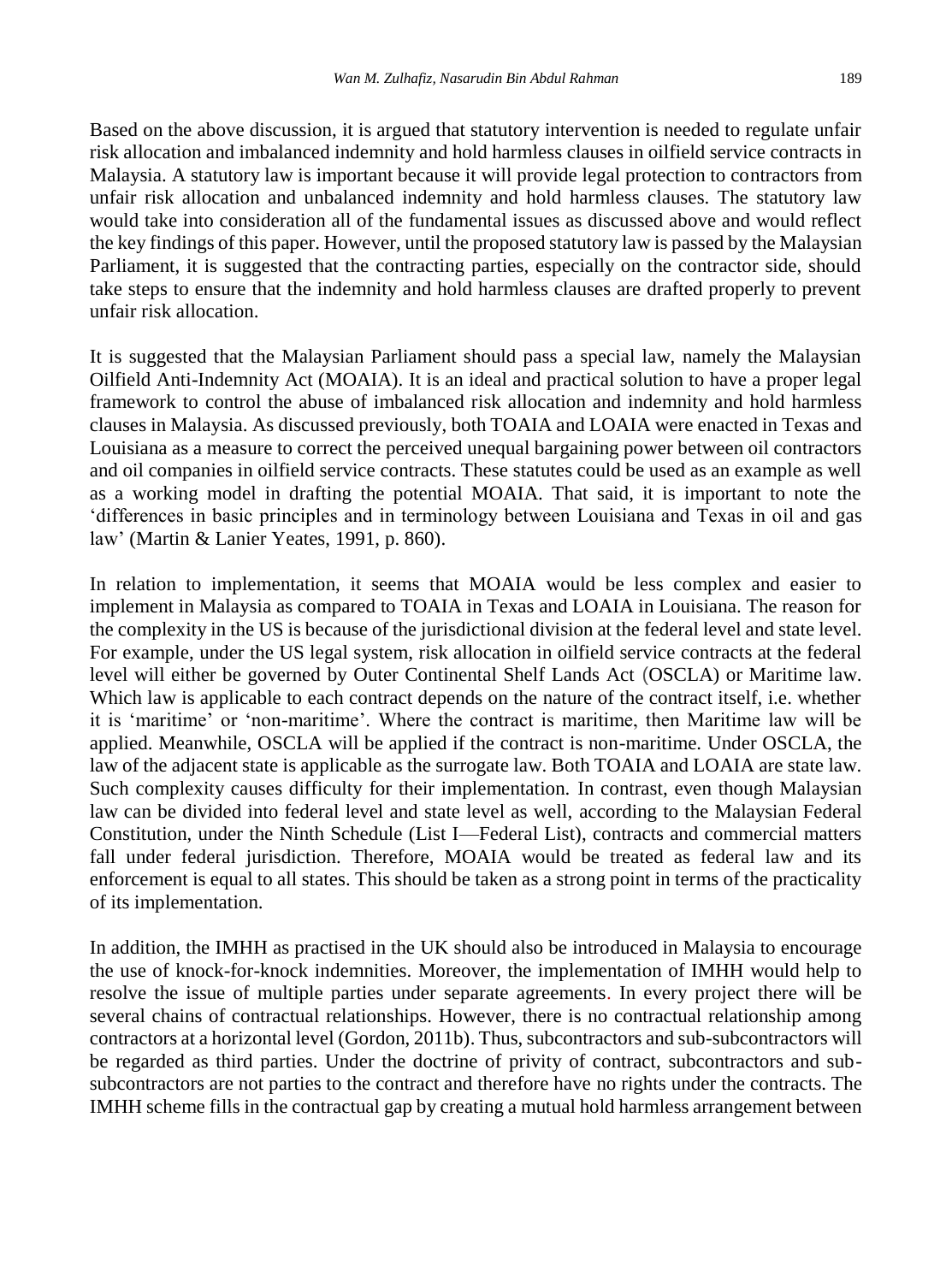contractors, in which the arrangement is made under the IMHH Deed ("Supply Chain Code of Practice," 2012).

#### **REFERENCES**

- Alias, S. A., & Abdul Ghadas, Z. A. (2012). Inequality of bargaining power and the doctrine of unconscionability: Towards substantive fairness in commercial contracts. *Austl.J.Basic&App.Sci.*, *11*(6), 331.
- Alramahi, M. (2013). *Oil and Gas Law in the UK*. Bloomsbury Professional.
- Aubin, Y., & Portwood, T. (n.d.). International Business Law Journal Mutual indemnity and hold harmless agreements.
- Bennear, L. S. (2015). Offshore oil and gas drilling: A review of regulatory regimes in the United States, United Kingdom, and Norway. *Rev. Env. Econs. Pol'y.*, *9*(1), 2–22.
- Cameron, P. (2012). Liability for catastrophic risk in the oil and gas industry. *International Energy Law Review*, 207.
- Gordon, G. (2010). Contribution and indemnification: Farstad Supply AS v Enviroco Ltd. *Edinburgh Law Review*, *14*, 102.
- Gordon, G. (2011a). Contribution, indemnification and exclusion: Farstad in the supreme court. *Edinburgh Law Review*, *15*, 259.
- Gordon, G. (2011b). Risk Allocation in Oil and Gas Contracts. In G. Gordon, J. Paterson, & E. Usenmez (Eds.), *Oil and Gas Law: Current Practice & Emerging Trends* (Vol. 2nd). Dundee University Press.
- Gordon, G., Paterson, J., & Usenmez, E. (2011). Oil and Gas Law on the United Kingdom Continental Shelf: Current Practice and Emerging Trends. In G. Gordon, J. Paterson, & E. Usenmez (Eds.), *Oil and Gas Law: Current Practice & Emerging Trends* (2nd ed.). Dundee University Press.
- Lam, K. C., Wang, D., Lee, P. T. K., & Tsang, Y. T. (2007). Modelling risk allocation decision in construction contracts. *Int. J. Project. Mgmt.*, *25*(5), 485–493.
- Lima, S. L., & Bednekoff, P. A. (1999). Temporal variation in danger drives antipredator behavior: the predation risk allocation hypothesis. *Am.Naturalist*, *153*(6), 649–659.
- Lowe, J. S. (1983). *Oil and gas law in a nutshell*. West Publishing Company.
- Martin, P. H., & Lanier Yeates, J. (1991). Louisiana and Texas oil & gas law: An overview of the differences. *La.L.Rev.*, (52), 769.
- McKendrick, E. (2014). *Contract law: text, cases, and materials*. OUP.
- Mielcarek, P. (2012). *The knock-for-knock agreements in the offshore sector under the United States and Norwegian law.: The problem of gross negligence and wilful misconduct.* University of Oslo.
- Mohammad, M. F. (2008). Procurement strategies for the oil and gas industry: To Capture changing values and dealing with multi cultural complexity. *ICCBT*, (3), 29–38.
- Motiar Rahman, M., & Kumaraswamy, M. M. (2002). Risk management trends in the construction industry: moving towards joint risk management. *Engin. Const. & Architec. Mgmt.*, *9*(2), 131–151.
- Patson Wilbroad, A. (2014). *Risk Allocation in Oil and Gas Service Contracts*. LAP Lambert Academic Publishing.
- Peel, E. (2007). Whither Contra Proferentem? In A. Burrows & E. Peel (Eds.), *Contract Terms* (pp. 61–75).
- Peng, D. (1993). Mutual Indemnities in North Sea Contracts Liability and Insurance Clauses. In